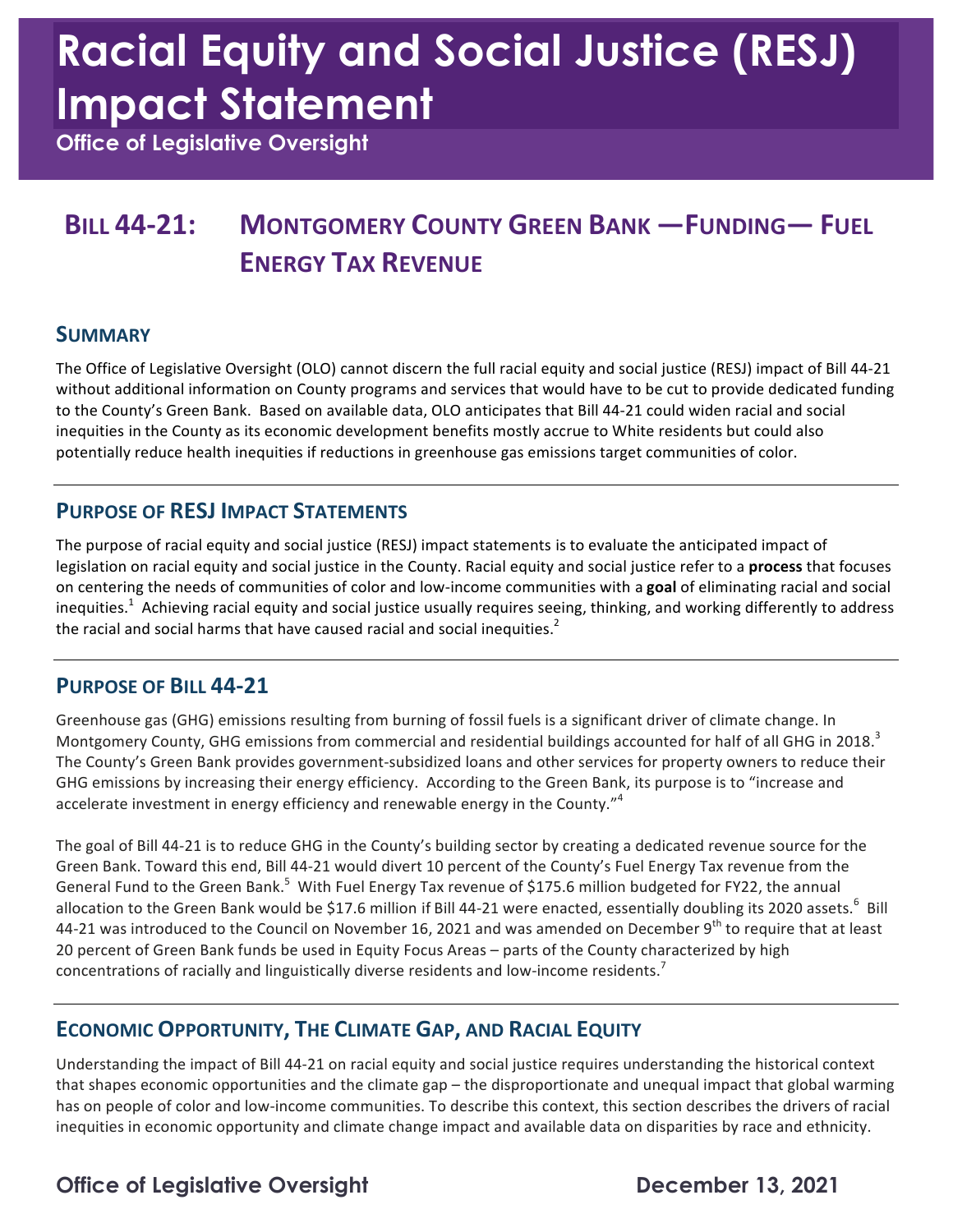**Inequities in Economic Opportunity.** Historically inequitable policies have fostered racial and ethnic inequities in economic development among business owners and employees. As noted by the Federal Reserve Bank of Boston:<sup>8</sup>

"(T)he practices and policies that laid the groundwork for and built the U.S. were explicitly designed to ensure an  *absolute accumulation of intergenerational wealth and concentrated power for white people, particularly men. A* legacy of land theft, slavery, racial segregation, disenfranchisement, and other exclusive policies against Black and *Indigenous people and people of color produced a racialized economy that decimated these communities and intentionally barred survivors and descendants from building wealth, socioeconomic well-being and resilience."*

 Historic and current inequities in economic opportunity result in sizable disparities in business ownership by race and ethnicity. Nationally, Black and Latinx residents represent about 28 percent of the population, but only eight percent of the nation's business owners with employees.<sup>9</sup> Locally, Black and Latinx firms each accounted for 15 percent of firms in 2012 and Asian firms accounted for 14 percent of firms, yet Asian firms accounted for only four percent of business revenue, Black firms accounted for 1.7% of business revenue, and Latinx firms accounted for 1.5% of business [revenue.](https://revenue.10) $^{10}$ 

Economic inequities also foster racial and ethnic disparities in employment and income. Nearly two-thirds (64 and 62 percent) of White and Asian residents in Montgomery County were employed in management, business, science and arts occupations in 2017 while less than half of Black residents (45 percent) and only a quarter of Latinx residents were employed in such positions.<sup>11</sup> This contributes to disparities in incomes by race and ethnicity where the median household income for White families in Montgomery County was \$141,000 and Asian families was \$121,000 compared to \$76,000 for Latinx households and \$73,000 for Black households in 2019.<sup>12</sup>

Economic inequities also foster disparities in poverty rates where three percent of White residents and six percent of Asian residents lived in poverty in 2019 compared to 12 percent of Black residents and 13 percent of Latinx residents.<sup>13</sup>

**Inequities in Climate Change.** The same historical policies and practices that foster gaps in economic opportunity have fostered gaps in housing opportunities, energy burden, and health outcomes by race and ethnicity through housing segregation that have placed BIPOC communities at greater environmental risk. More specifically:

- Redlining, racial covenants, exclusionary zoning, the Federal Housing Administration, the Social Security Act, GI Bill, and Departments of Transportation policies and practices have fostered **housing segregation** by race and ethnicity that have undermined wealth building and housing equity for Black, Indigenous, and other people of color (BIPOC) residents.<sup>14</sup> Housing segregation has also fostered the concentration of BIPOC residents into: (a) densely populated neighborhoods with fewer trees and larger amounts of impervious surfaces that make them more vulnerable to effects of excessive heat and flood events exacerbated by climate change; and (b) close proximity to polluting facilities and infrastructure like major highways that increase their exposure to pollution and environmental [toxins.](https://toxins.15)<sup>15</sup>
- Inequities in housing, income, employment and health has fostered "the climate gap" the unequal impact that climate change has on BIPOC and low-income communities due to their higher risk of experiencing the consequences of climate change combined with a lack of resources to adjust to the consequences of climate [change.](https://change.16)<sup>16</sup> The heightened risk for experiencing the negative consequences of climate change and the diminished ability to adjust to climate change means that BIPOC and low-income communities will suffer more during heat waves with increased illness and deaths, will breathe even dirtier air due to global warming, will pay more for basic necessities, and may have fewer job opportunities with increased climate change.<sup>17</sup>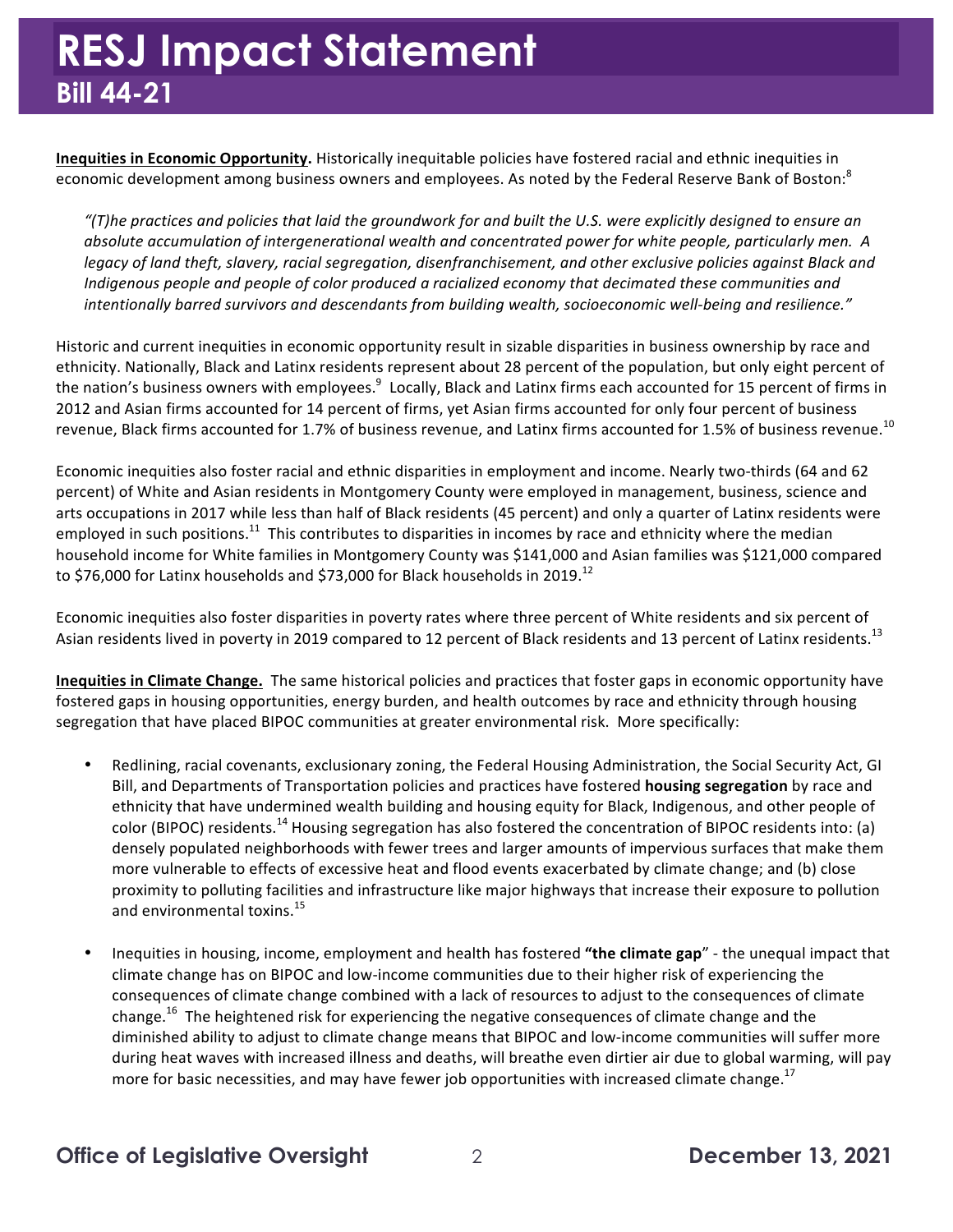Examples of racial and ethnic disparities in housing, energy burden, and health that contribute to and result from the climate gap follows.

- **Inequities in Housing and Energy.** Nationally, six to eight percent of Latinx and Black households reside in substandard housing compared to less than three percent of White households. The older-age of affordable housing in Montgomery County and local data on rent-burden suggests that Black and Latinx households in Montgomery County experience higher risks for substandard housing. For example, in 2019, 66 percent of Latinx renters and 60 percent of Black renters experienced rent-burden, expending more than 30 percent of their income on rent compared to 40 percent of White renters and 33 percent of Asian renters.<sup>18</sup> Further, about 17 percent of households are energy-burdened (expending more than six percent of their income on energy bills) and nine percent are living in energy poverty (expending more than 10 percent of their income on energy [bills\).](https://bills).19)<sup>19</sup> Conversely, 75 percent of White and Asian households resided in owner-occupied units in 2019 compared to 50 percent of Latinx and Native American households and 42 percent of Black [households.](https://households.20)<sup>20</sup>
- **Inequities in Health.** The locating of BIPOC and low-income communities near polluting and environmentally hazardous industries fosters health inequities and disparities that manifest as higher rates of cancer, lung conditions, heart attacks, asthma, low birth weights, and high blood [pressure.](https://pressure.21)<sup>21</sup> The County's Climate Action Plan, for example, shows that communities with high concentrations of BIPOC and low-income residents (greater than 25 percent for each) are located in areas of the County with higher levels of traffic and air [pollution.](https://pollution.22)<sup>22</sup> Local data also show that Black residents had the highest rates of emergency room visits for chronic lower respiratory diseases (including asthma) at more than 1,538 visits per 100,000 followed by Latinx residents at 815 visits per 100,000 compared to 543 visits per 100,000 White residents.  $^{23}$

#### **ANTICIPATED RESJ IMPACTS**

Considering the anticipated racial equity and social justice impact of Bill 44-21 requires considering the impact of the bill on four sets of stakeholders: property owners, business owners and employees, renters, and residents at large. OLO's analysis of which groups benefit and which groups experience the burdens of Bill 44-21 follows.

- **Residential and Commercial Property Owners – Primary Beneficiaries.** The Green Bank primarily serves property owners as its suite of services are aimed at providing subsidized financing for commercial and residential property owners to increase the energy efficiency of buildings. Data on homeownership suggests that property owners in Montgomery County are disproportionately White and in turn will disproportionately benefit from the services the Green Bank offers with a dedicated revenue stream. These benefits include access to subsidized loans that improve their building's efficiency and potentially their long-term wealth. Of note, Bill 44-21's amendment to allocate at least 20 percent of Green Bank resources to Equity Focus Areas helps to ensure that BIPOC communities also benefit from the bill, but it does not guarantee a proportional or equitable benefit as Equity Focus Areas represent 26 percent of households in the [County.](https://County.24)<sup>24</sup> Moreover, White residents maybe over-represented as property owners in these areas and in turn derive most of the benefit of Green Fund services in Equity Focus Areas.
- **Clean Energy Business Owners and Employees Primary Beneficiaries. Contracting opportunities for business** owners to retrofit existing buildings with cleaner energy systems will increase under Bill 44-21. Data on business ownership and revenue suggests the businesses benefiting from increased Green Bank investments in Montgomery County are also disproportionately White. However, additional data is needed to discern the demographics of workers most likely to benefit from additional Green Bank subsidized efforts.

#### **Office of Legislative Oversight** 3 **December 13, 2021**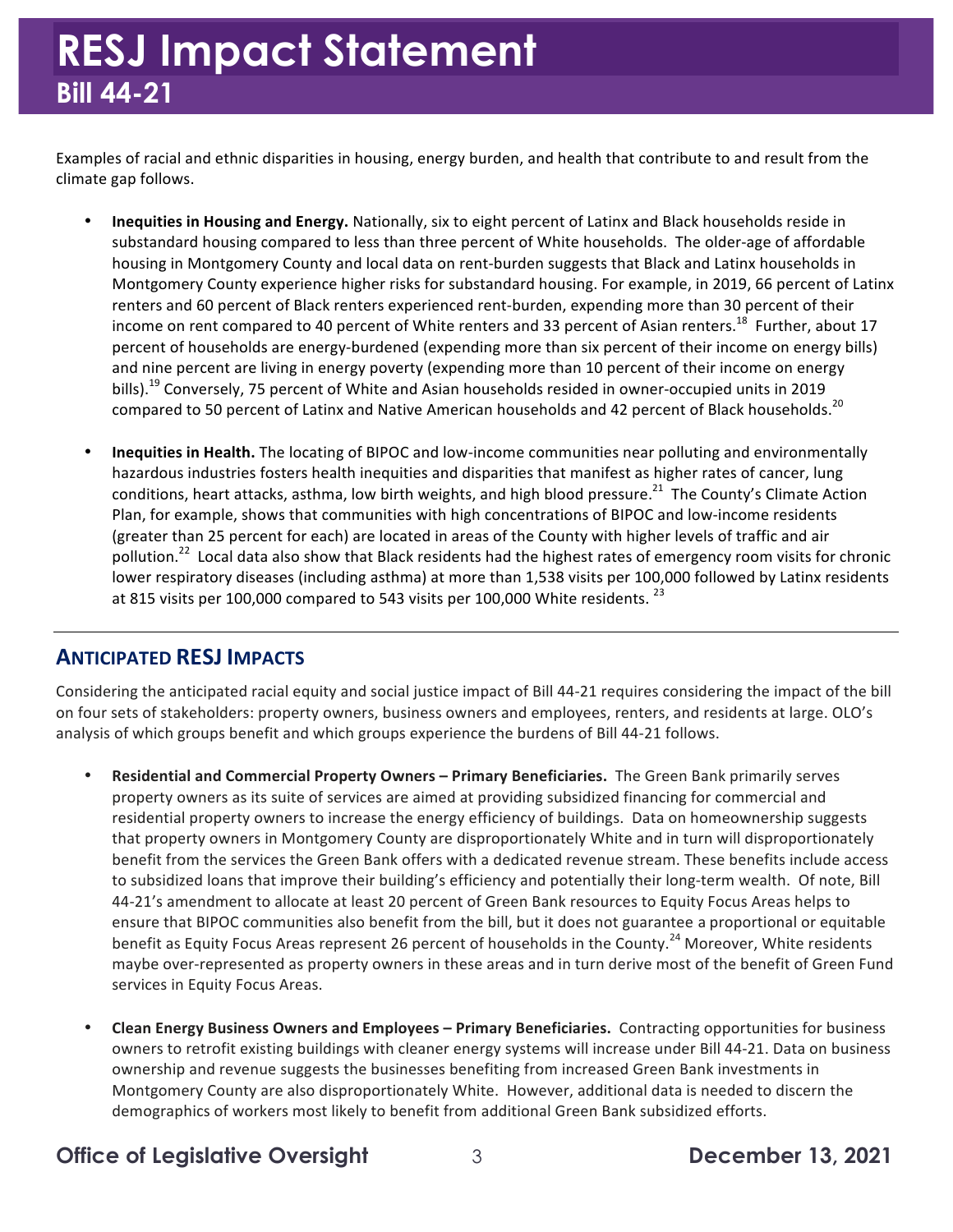## **RESJ Impact Statement Bill 44-21**

- **Residential and Commercial Renters Secondary Beneficiaries. Increased energy efficiency for building owners** that make energy investments with the Green Bank could reduce energy use and costs among residential and commercial renters. Data on residential renters suggests that BIPOC residents could benefit disproportionately from reduced energy costs as they are more likely to be renters in the County. They are also more likely to experience housing burden and may be more likely to experience energy burden. However, it remains unclear whether residential property owners will reduce renter's energy costs if they actualize greater energy efficiency as they may instead transfer the cost of the energy efficiency upgrade to their renters. Conversely, data on business owners suggests that commercial renters could be disproportionately White and would benefit the most from reduced commercial rents associated with reduced energy costs.
- **Residents at Large Secondary Beneficiaries.** If Bill 44-21 works as intended and spurs building owners to invest in cleaner energies, all residents will benefit from reductions in GHG emissions. Further, BIPOC residents may disproportionately benefit from reductions in GHG emissions since they are most vulnerable to the negative consequences of climate change. However, BIPOC residents may be disproportionately burdened by the \$17.6 million decline in General Fund revenue used to support the Green Bank with this bill. Additional data regarding which programs and services would be cut in the County's Operating Budget to offset the resources diverted to the Green Bank are necessary to consider the burden of Bill 44-21 on stakeholders and BIPOC residents in particular to fully understand the racial equity and social justice impact of this bill.

Overall, OLO finds that Bill 44-21 primarily delivers economic benefits to property and business owners that are disproportionately White while offering secondary benefits to renters and other residents that are disproportionately BIPOC. OLO also finds the burdens of the bill could be borne disproportionately among BIPOC residents and may offset the gains in reduced energy costs and GHG emissions they may disproportionately experience. To discern the full RESJ impact of Bill 44-21 additional information on County programs and services that would have to be cut to provide dedicated funding for the Green Bank is required. In the absence of this data, OLO finds Bill 44-21 could moderately widen racial and social inequities since the main beneficiaries of the bill are White residents.

#### **RECOMMENDED AMENDMENTS**

 The County's Racial Equity and Social Justice Act requires OLO to consider whether recommended amendments to bills aimed at narrowing racial and social inequities are warranted in developing RESJ impact [statements.](https://statements.25)<sup>25</sup> OLO finds that Bill 44-21 could widen racial and ethnic inequities in the County as its economic development benefits mostly accrue to White residents. Additionally, OLO cannot determine whether the benefits of GHG reductions experienced by all residents and BIPOC residents in particular with increased Green Bank investments exceed the costs of reducing County programs and services to pay for the Green Bank's increased budget.

While available data suggests Bill 44-21 could undermine racial equity and social justice in the County, more information on what specific programs and services would be reduced to fund Bill 44-21 is necessary to fully understand this bill's RESJ implications. Should the Council seek to improve the racial equity and social justice impact of Bill 44-21, the following recommended amendments and practices could be considered.

**• Target Green Bank investments to neighborhoods with the worst air and GHG [emissions.](https://emissions.26)<sup>26</sup> Towards this end,** researchers recommend using mapping to identify vulnerable neighborhoods, measuring the success of mitigation strategies by whether they protect everyone, and designing research that identifies opportunities for targeting greenhouse gas reductions to reduce toxic air emissions in highly polluted [neighborhoods.](https://neighborhoods.27)<sup>27</sup>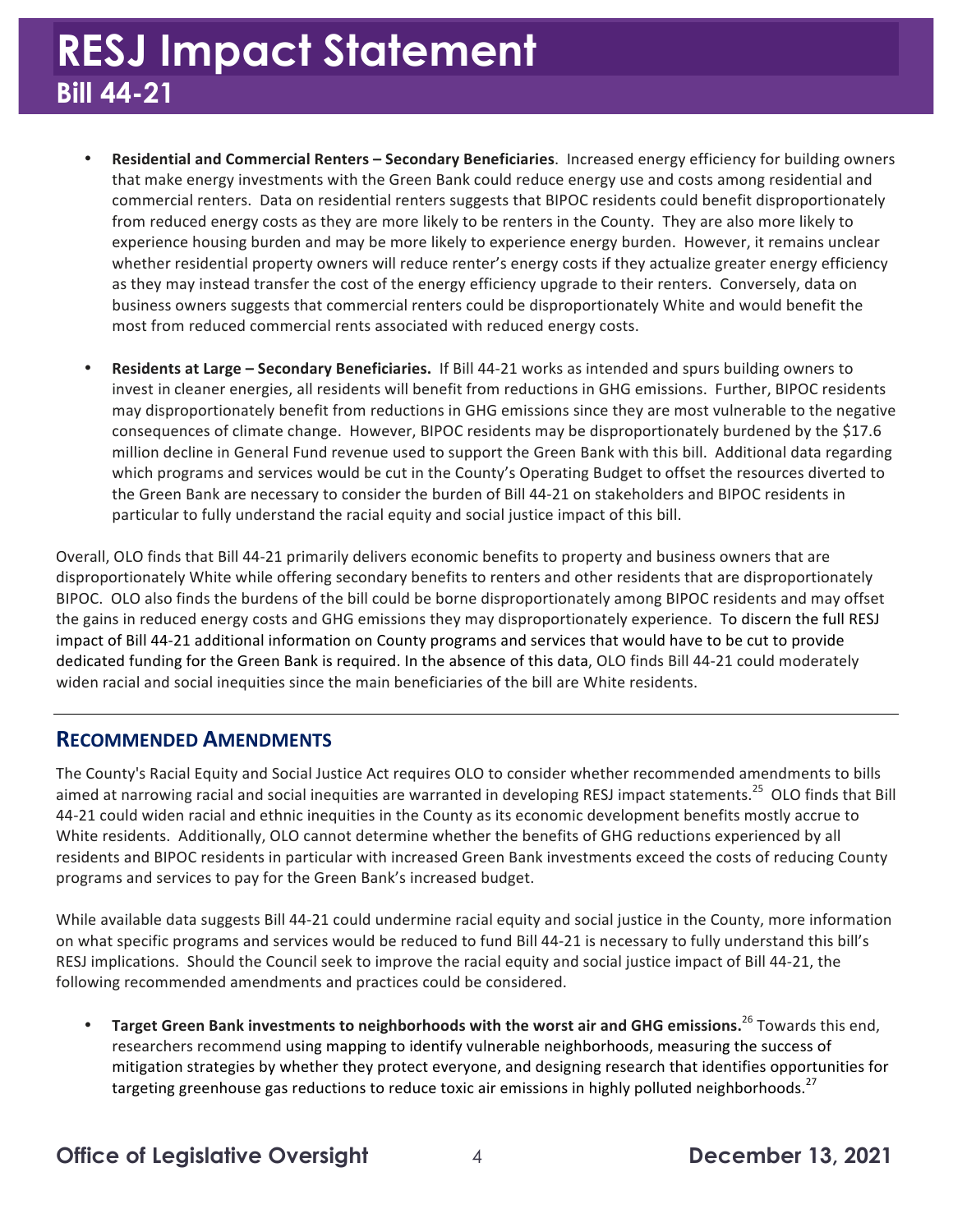- Increase set aside for Equity Emphasis Areas from 20 percent to 30 percent at minimum. Equity Emphasis Areas account for 26 percent of the County's population so a 20 percent set aside is not proportionate if the needs of Equity Emphasis Areas were proportionate to other areas of the County. Moreover, available data suggests that the need for GHG reduction investments is higher in Equity Emphasis Areas. To ensure that energy efficiency resources match need, the Equity Emphasis Area set aside could be increased to 30 percent or more.
- Require the Green Bank to encourage property owners to partner with Minority Business Enterprises to deliver energy efficiency services and products. The economic development benefits of Bill 44-21 are significant and to the extent possible, should be used to reduce racial inequities in business ownership rather than widen them. Encouraging property owners to seek out minority-owned businesses to deliver services and partnering with minority vendors and business associations toward this end could foster equitable economic development that benefits a broader set of business interests in the County by race and ethnicity.
- **Dedicate a share of Green Bank resources to clean energy workforce development programs for County** residents and BIPOC residents in particular. Clean energy jobs can provide a pathway to economic success and rates of unemployment and underemployment, especially among Black youth. Clean energy workforce development programs for local residents can assist clean energy small businesses seeking to employ a capable workforce and create a pipeline for staffing future clean energy opportunities that align with the County's living wage occupations for County residents and BIPOC residents in particular who often experience higher Climate Action Plan.
- Ensure cuts to the Operating Budget to pay for Green Bank revenue do not foster racial and social inequities. Ideally, the County should not foster racial and social inequities in other County programs and services by shifting General Fund revenues from one worthy set of policy priorities to another. To ensure this does not occur, the Council could consider waiting to enact or implement Bill 44-21 until an analysis is undertaken to identify which County programs and services could be reduced or shifted to create a dedicated funding stream for the Green Bank. The Council may also want to undertake an analysis with the Executive Branch to identify recommended cuts that continue services deemed essential to holding racial equity and social justice in the County harmless. To maintain the County's current level of racial and social equity while advancing the Green Bank's efforts to encourage additional investments in energy efficiency, alternate revenue sources to support the Green Bank could also be considered.

#### **CAVEATS**

 Two caveats to this racial equity and social justice impact statement should be noted. First, predicting the impact of and other factors. Second, this RESJ impact statement is intended to inform the legislative process rather than determine whether the Council should enact legislation. Thus, any conclusion made in this statement does not represent OLO's endorsement of, or objection to, the bill under consideration. legislation on racial equity and social justice is a challenging, analytical endeavor due to data limitations, uncertainty,

#### **CONTRIBUTIONS**

 

OLO staffer Dr. Elaine Bonner-Tompkins, Senior Legislative Analyst, drafted this RESJ impact statement.

#### **Office of Legislative Oversight** 5 **December 13, 2021**

 $^1$  Definition of racial equity and social justice adopted from "Applying a Racial Equity Lends into Federal Nutrition Programs" by Marlysa Gamblin, et.al. Bread for the World, and from Racial Equity Tools <https://www.racialequitytools.org/glossary>